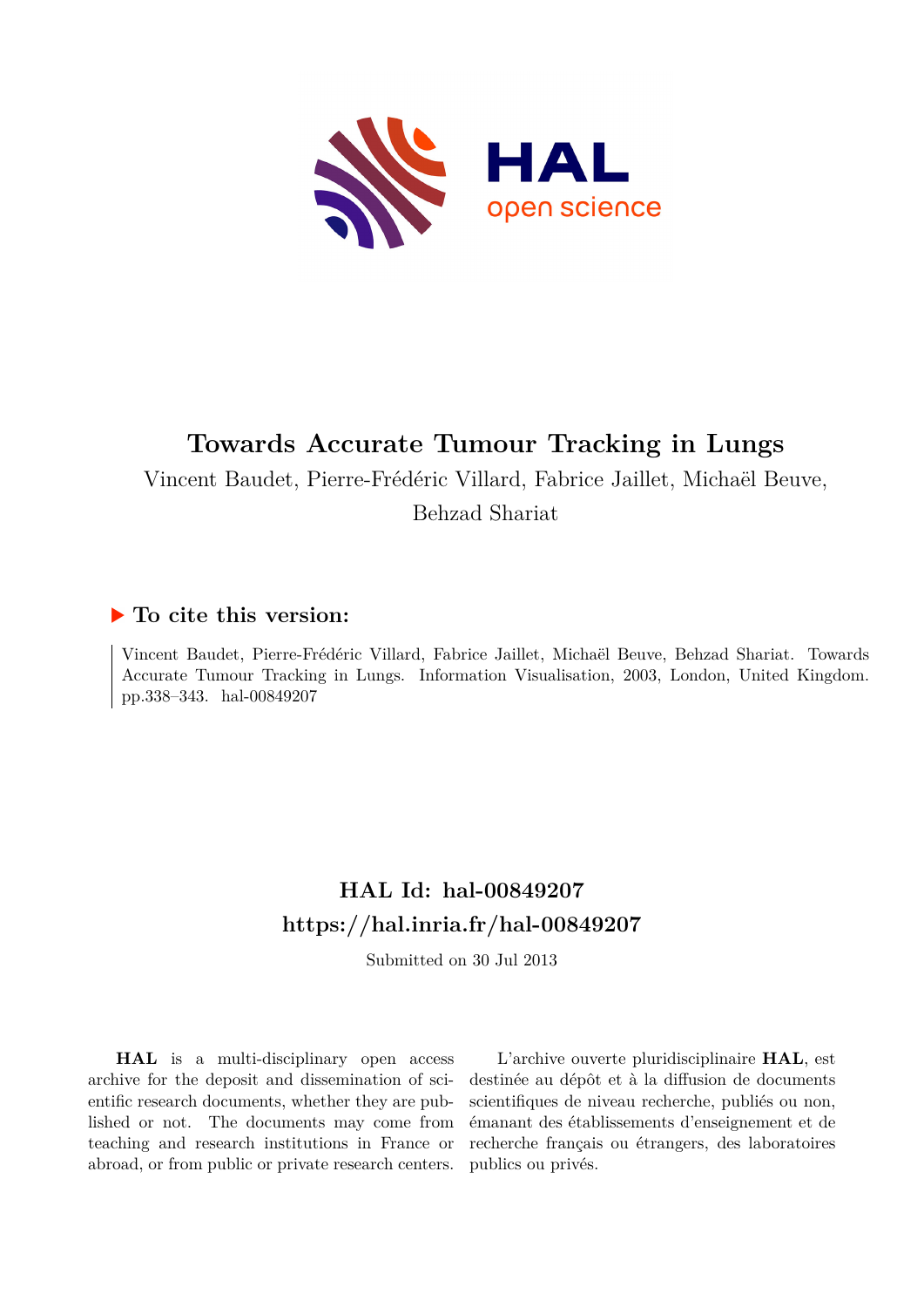## Towards Accurate Tumour Tracking in Lungs.

Vincent Baudet, Pierre-Frédéric Villard, Fabrice Jaillet, Michael Beuve and Behzad Shariat {vbaudet, pvillard}@liris.univ-lyon1.fr LIRIS, bat Nautibus, 8 bd Niels Bohr, 69622 Villeurbanne CEDEX, FRANCE

### Abstract

Motivated by radiotherapy and hadrontherapy improvement, we consider in a first step the potential of a simple elastic mechanical modelling to simulate lung deformations and motions during respiration, towards tumour tracking.

Two approaches are presented: one is the finite-element based method and the other is the For these approaches, we mass-spring system. suggest a personalisation based on the measurement of physical and geometrical data for each patient.

keywords: conformal radiotherapy, hadrontherapy, lung compliance, finite elements, mass-spring  $systems,\ Young\ modulus$ 

#### $\mathbf{1}$ Introduction

Conformal radiotherapy and hadrontherapy consist in delivering a lethal dose of ionising beam to the cancerous area, while reducing the impact on surrounding healthy tissues. Oncologists use safety margins around tumour to anticipate organ deformation and displacements. A current challenge is to reduce these magins and to produce a sophisticated method for these vulnerable organs.

To quantify the deformation and displacements of pulmonary tumours, the intensity and locality of the beam should be carefully evalueted so that the healthy tissues are unaffected.

This preliminary work presents a simulation of lung behaviour using two 3D dynamic deformable models to construct a model for the tumour displacement. A keypoint is that these models can be customised according to the patient's anatomy evaluated from CT scans and also from physiological paramaters such as the patient's compliance and breathing volumes.

This complex task was carried out systematically by initially focusing on simple elastic simulation of respiration and later producing the results to validate this approach.

#### $\overline{2}$ **Existing Models**

Various approaches have been explored in modelling the surface of lung in three dimensional view. The models are catered mainly for information visualisation. Despite the fact that these models are made in depth purely for the surface (empty) representation, it is difficult or inappropriate to quantify any realistic tumour displacement or its internal mass or structure.

Among the other models, some global models study macroscopic structure behaviours and interactions while microscopic models focus on the alveolar structures and the air flow repartition.

Among the global models, two of the most realistic studies have been made by Kaye and Promayon. They are based on models incorporating medical specification such as anatomical and physiological but not personalised.

The model to which they mainly refer to is the one developped by Fung [12]. Fung described mechanical characteristics of the lung tissues by using a strain/stress law and obtained graphical representation based on experiments.

Promayon [10] developed a model that simulates trunk deformations under breathing. The model is based on physiological studies and defines precisely the different anatomical structures to be modelled. It also describes the geometrical relationship between each of them and their interactions. The model is focused on the diaphragm. Nevertheless, Promayon did not propose any solution for a personalised modelling of the patient's lung and other neighbouring organs.

Kaye [6] studied the kinematics of lung using mechanical approach, assuming a uniform external pressure and the lung with an elastic behaviour. In Promayon's model, the model well describes the interactions between the different anatomical structures in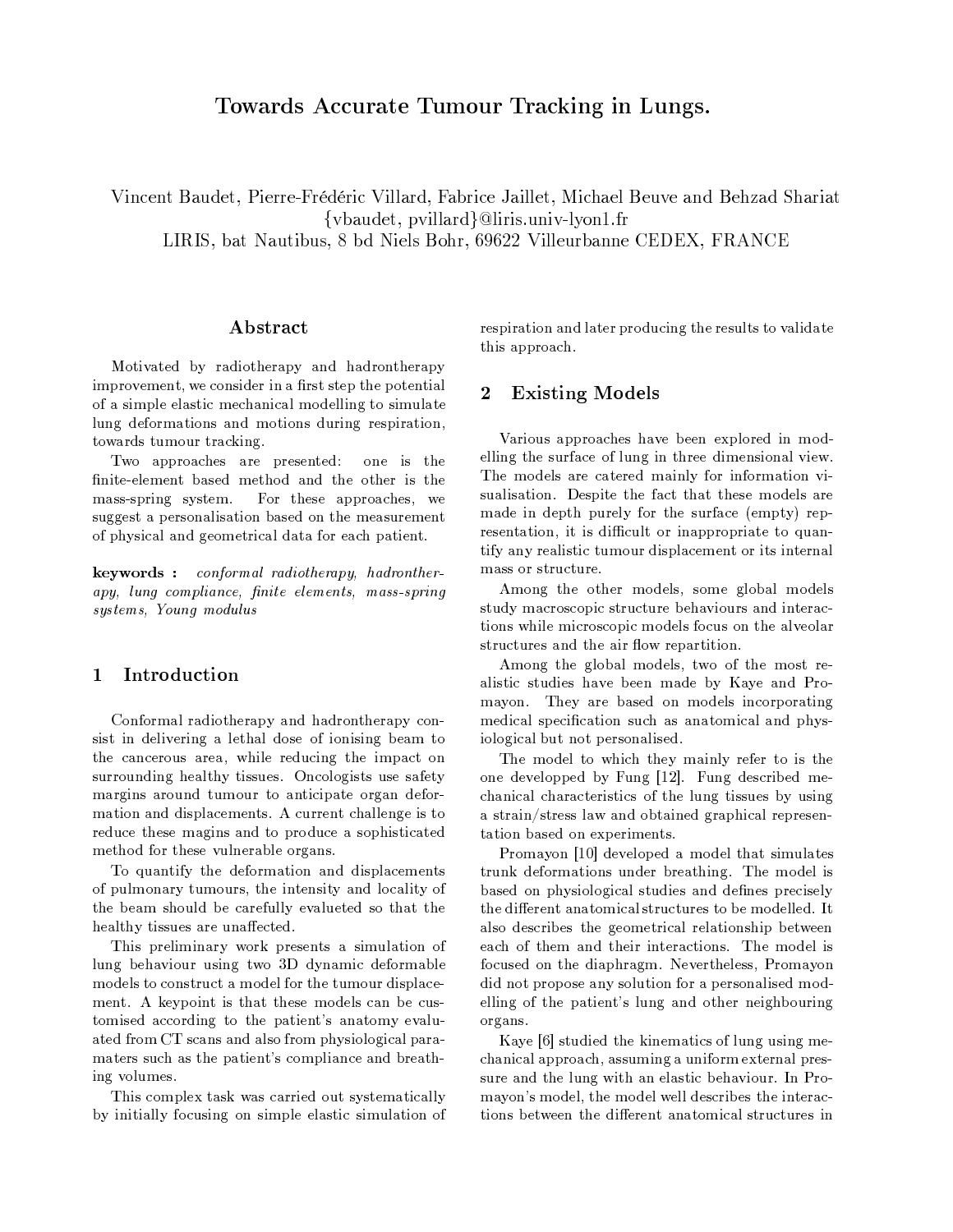a giobal approach but has hever been personalised to the patient.

Amrani [1] developed a model based on particle systems deformed according to obstacles such as rib cage. However, the determination of the personalised parameters are found proceeding by trial and error.

Gefen [4] studied alveolar walls under electronic microscopy. The global mechanical characteristics are found thanks to the lung strain and are applied in a microscopic way to the alveolar walls. This model is restricted to dimension 2.

We did not focus on the microscopic models because of the insufficient medical data. Moreover, our aim is to provide a model as simple as possible.

Finaly the existing elastic models do not use personalised parameters or are not accurate enough to properly track tumours because of too many approximations.

#### Medical context and methods 3

Let us now introduce some notions about lungs and surrounding organs to better understand their influence on the tumour position during the treatment. Lungs are wrapped in a thin skin: the plevra. They are deformed under the diaphragmatic and ribcage-muscle actions, which cause pressure changes inside the plevra, and consequently make lungs inflate or deflate. Due to their location, lung tumours could be very mobile (heart beating, diaphragm and thorax displacement) [7].

Our work is accomplished through a medical study in collaboration with the Léon Bérard cancer treatment Centre (CLB) and the respiratory physiology laboratory of the Louis Pradel hospital, both in Lyon, France. It is also related to an INRETS<sup>1</sup> anatomical study on lung and thorax mechanics.

Research protocols under investigation by our medical partners provide us with a wide range of informations. Profusion of data is necessary for preliminary studies, but, we must keep in mind that the final goal is to require a subset representing the most relevant data on patients' geometrical and associated physical parameters.

For this, an experimental protocol has been defined by oncologists, which provides us with thoracic CT scan examinations. The latters are grey level images representing the density in different slices. The CT-scan examination can be long (15 min) and during this process, organs can move and can provide rough data. To reduce the uncertainties in the tumours locations, we take the CT scan examination on a same patient at different periods of the respiratory cycle, measuring at each time the input air volume quantified with the help of an ABC system (Active Breath Control) [13]. This system is composed by a ventilator managed by a micro computer which controls the expiratory and inspiratory flows.

THE individual of respiratory eyers is reproduced on  $(Fig.1).$ 



Figure 1. Air volume variation versus time (the breathing is blocked in A in order to obtain non blurred CT scan; the breathing is spontaneous in B)

It is possible to determine a position on the respiratory cycle and to block the breathing on this position. We obtain CT scans in blocked positions, therefore without any artifact, and for several lung positioning steps.

In the present study, four CT scans of thorax are processed. One is obtained during the spontaneous breathing and three others at different volume levels: one at the vital capacity volume and the two others above and below this volume. The latters will be very interesting for a clinical validation stage.



Volume:  $3842cm^3$ Volume:  $3621 cm<sup>3</sup>$ 

Volume:2380

Figure 2. Three states of the right lung during respiration

The three mesh plots in the Fig.2 show that there are differences between first and second plots taken respectively from inflating and deflating in spontaneous breathing. The last one shows the lung in maximum deflation, with the diaphragm well relaxed.

To model these shapes, we use segmentations of the CT scan for the right and left lungs, tumour and surrounding organs (Fig. 3). Finally, the mesh is constructed from these data.

Respiratory physiologic analysis realised at Louis Pradel hospital provides us with the compliance  $(C)$ [8], which represents the ratio of air volume varia-

<sup>&</sup>lt;sup>1</sup>Institut National de Recherche Sur les Transports et leur Sécurité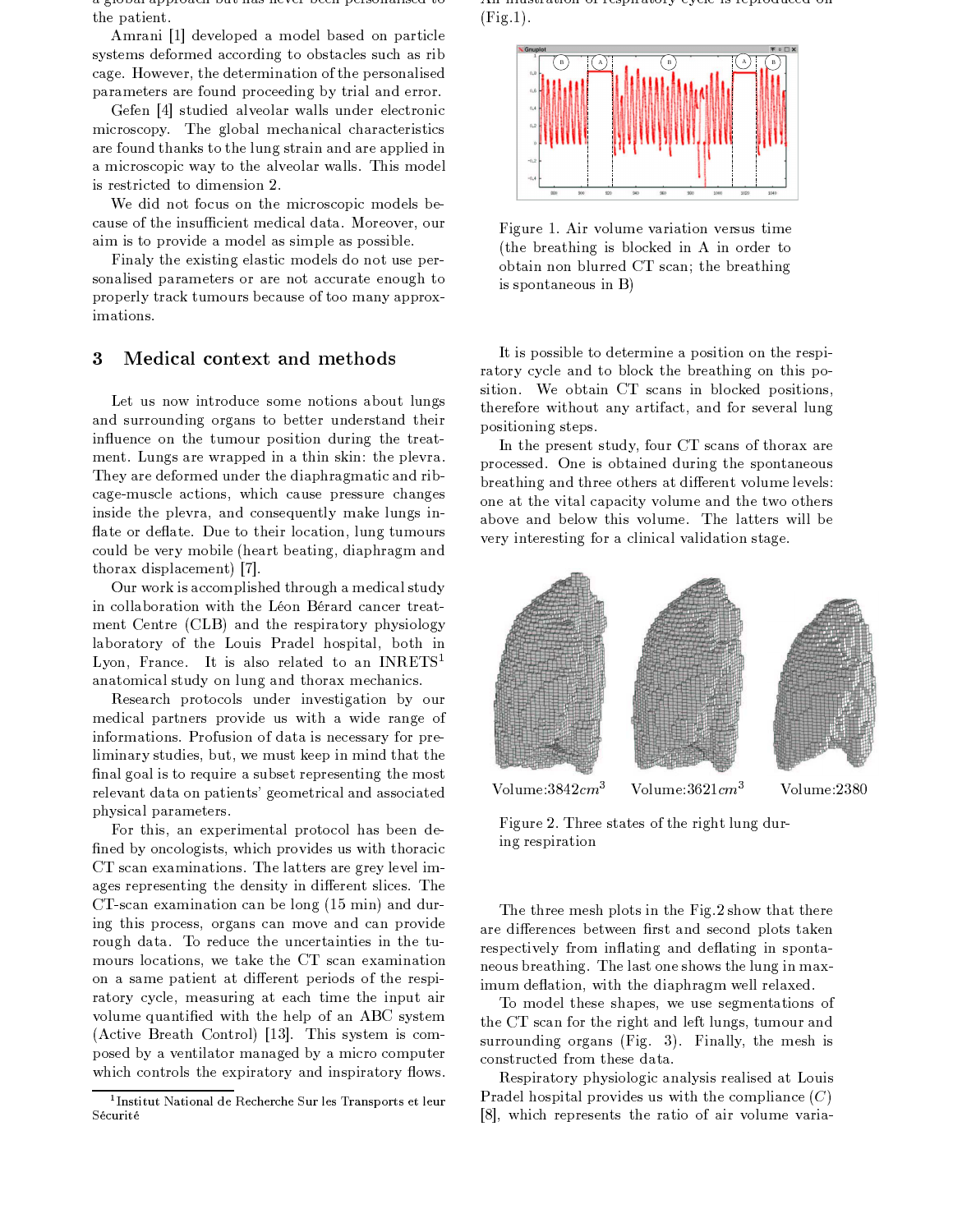

Figure 3. Segmented lungs image example

tion to the related air pressure variation. Lung compliance has two components: the first component is elastic and the second is surface tension. From the bulk modulus  $(K)$  definition [5], we associate the elasticity component to Young's modulus  $(E)$ , the Poisson's ratio  $(\mu)$  and the initial volume  $(V_i)$  according to eq. (1). E represents the coefficient relating stress and strain in the linear elasticity regim and  $\mu$  is the measurement of the simultaneous change in elongation and in cross-sectional area within the elastic range during a tensile or compressive test.

$$
K = \frac{E}{3(1 - 2\mu)} = \frac{V_i}{C}
$$
 (1)

Moreover, we consider thorax motion capture in this application. The separate functions of the diaphragm and the rib-cage influences may be revealed by a chest band or video sensors.

#### **Suggested Models** 4

We need a 3D model, which permits to process the particular tumoral behaviour of each patient. We have then to link the information previously described  $(\S3)$  to a 3D deformable model. This approach is quite new since it combines both accuracy and personalisation.

We developped two models: the first one has proved its reliability in mechanics. It is a continuous media mechanics model resolved by the finite element technique. The second aims at optimising the computing time, which is one of the drawbacks of the first method. The latter is referenced to as hybrid method. For each method, we introduced mechanical laws based on physiological studies, and in particularly the compliance. The models monitoring is controled by a real breathing scenario obtained from patient's ABC recording.

### 4.1 Finite Element Method

This approach uses the physical laws from the continuous media mechanics formalisation (conservation raws, continuity, ctc.). Deyond them are the constitutive relations that determine the peculiarities of a specific material. Various numerical techniques exist to solve this set of equations. We use the finite element technique.

The mechanical laws are driven by various kinds of equations and the variables are the displacement U and the stress  $\sigma$ .

The first equation is the balance equations in dynamics:

$$
div\sigma + \rho.f = \rho.U \tag{2}
$$

with f the bulk force density,  $\rho$  the volumic mass and  $U$  the acceleration.

The kinematics equations link the strain  $\epsilon$  to U and is expressed according to the Simo-Miehe law [11], which allows a great deformation state.

Then, the constitutive equation gives a relationship between  $\epsilon$  and  $\sigma$ . We assume it to be:

$$
\sigma = D.\epsilon \tag{3}
$$

with D a  $6 \times 6$  tensor, built with an homogeneous Young's modulus, and in an isotropic case defined  $by:$ 

$$
[D] = \frac{E}{(1+\mu)(1-2\mu)} \begin{bmatrix} M_1 & 0 \\ 0 & M_2 \end{bmatrix}
$$
 (4)

With:

$$
M_1 = \begin{bmatrix} 1 - \mu & \mu & \mu \\ \mu & 1 - \mu & \mu \\ \mu & \mu & 1 - \mu \end{bmatrix}
$$
 (5)

and

$$
M_2 = \frac{1 - 2\mu}{2} [I_3] \tag{6}
$$

[ $I_3$ ] is the 3  $\times$  3 identity matrix.

Finaly, to resolve the problem, one has to state the boundary equations, which may be classified in two kinds and where a given set of data is symbolised by a  $g$  exponent:

• The surface constraint equations:

$$
T = \sigma.n = T^g \tag{7}
$$

with  $T$  the surface constraint,  $n$  the exterior normal vector.

• The imposed displacements:

$$
U = U^g \tag{8}
$$

Lung geometry is modelled with a first CT scan mesh to obtain the initial state. It is an hexahedral mesh where each hexahedron is built up with eight points for each voxel. Besides, in a preliminary test, we have considered a lower resolution model, taking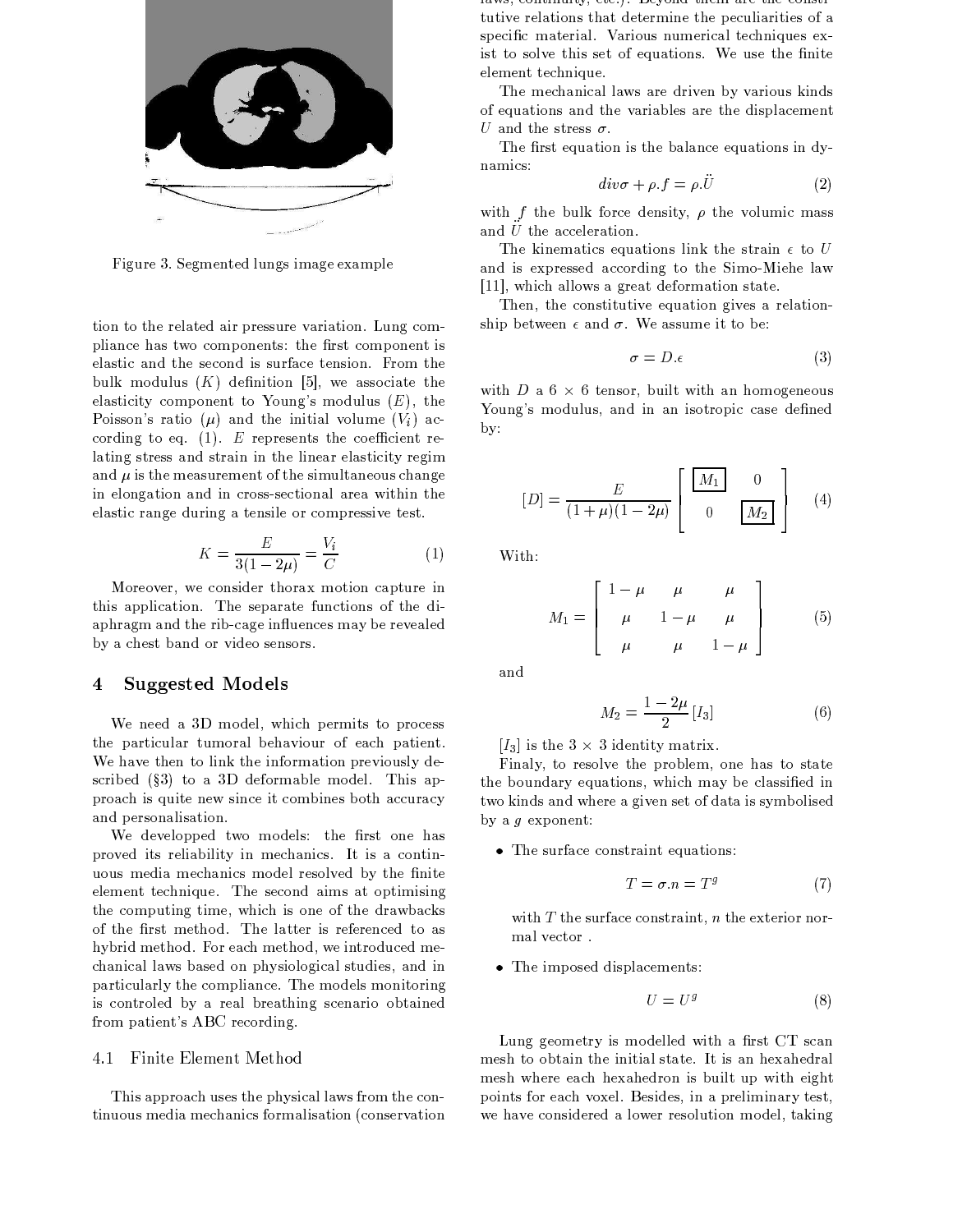

Figure 4. Lungs meshing example



Figure 5. displacements scheme

only a 16 times less points per slice. From this clustering, we obtain  $15 \times 15 \times 5$  mm hexahedrons. Fig. 4 shows a lungs-meshing example made up of 6988 vertices and 4527 hexahedrons.

We compute the boundary conditions by imposing surface displacements as contact surface. The boundaries of the lung motion are modelled with next CT scan meshing representing the next state. A uniform normal pressure around the rib cage and around the diaphragm areas is applied to simulate the pleural elastic recoil pressure. Adding contact condition constrains with that boundary allows us either to block the displacement or to simulate the slipping skins (two blocked position stages are computed by this way). We leave the other areas unblocked except near the mediastinum where we set a zero displacement. Fig.5 shows these constraints.

Then, we can compute the displacements and stresses inside the lung. We give the surface displacement conditions. On the other hand, for the material parametrisation, we use the previously studied Young's modulus and the Poisson's ratio for bulk lung tissue, estimated to be  $\mu \simeq 0.33$  [9]. For the intermediate states, an interpolation, not necessarпутнем, раганиествен бучие спотах нергассителев and air breath volumes will be considered.

In the same way, we can compute the density on each vertex, with the relation (9) derivated from the mass conservation law.

$$
\frac{d\rho}{dt} + div(\rho \cdot \frac{d\vec{u}}{dt}) = 0
$$
\n(9)

#### 4.2 Hybrid Method

In parallel, we develop a simulator software that combines different structure models, such as mass spring systems and implicit surfaces.

Implicit surfaces are restricted to the modelling of surfaces subject to small deformations such as rib cage and have the advantage to handle quickly the contact between objects. An implicit surface can be defined with a skeleton, which can be composed of elements such as vertices, edges or surfaces. They act as potential sources. The surface can then be defined by an equipotential around the skeleton (Fig. 6).



Figure 6. Skeleton implicit surface principle: a vertex skeleton with a constant potential value generates a sphere (a.), a more complex shape can be generated by incrementation of constant potential from some edges skeleton (b.)

Mass-spring systems are based on a volume mesh and are suitable to model general volumic behaviours.

We base our choice on Promayon and Amrani's studies [10, 1]. For lungs, we will use a tetrahedral mesh obtained from the segmented images (fig.3). Such a mesh is interesting to preserve the internal connectivity during deformations. For this, between each couple of nodes linked by a mesh edge, we apply a force of cohesion to keep the cohesion within the whole object.

A commonly used force is the linear elasticity given in eq. (10), with  $l_0$  the distance between the two nodes at rest; *l* the new distance due to elongations generated by some constraints; and  $K$  the stiffness constant.

$$
F = K(l_0 - l) \tag{10}
$$

This kind of force description is well adapted for perfect elastic behaviour. However, living tissues do not follow this exact theoretical behaviour. Thus, another cohesion law [2] that is issued from particle system description may be used. This force is derivated from a potential field  $\phi$ , with an energy of cohesion  $\epsilon$ . This is given in eq. (12).

$$
F = grad(\phi(l))
$$
 (11)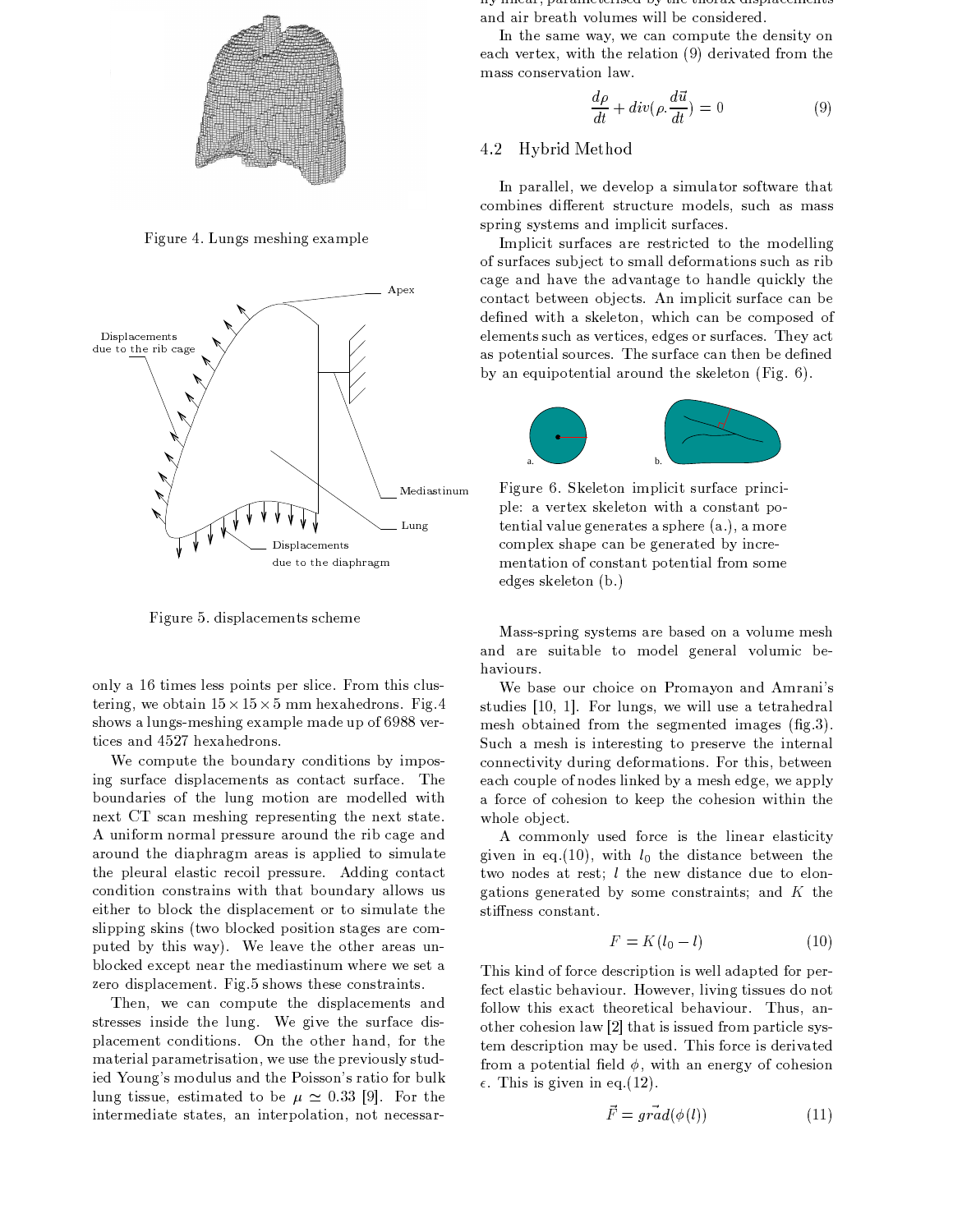$$
\phi(l) = \frac{1}{m-n} \left( m \left( \frac{\phi}{l} \right) - n \left( \frac{\phi}{l} \right) \right) \tag{12}
$$

This equation shows the particle force evolution between two particles according to their distance and expresses repulsion and attraction behaviour [2].

The parameters of this equations can be linked to a local Young's modulus [1].

In the future, we will locally apply laws with different parameters in order to simulate the heterogeneous organ elasticity as in tumour areas.

To improve the quality of the simulation, we have linked the model to the pressure estimated from the ABC volume data and the compliance seen previously.

To inflate the lung we use the same method as Kaye or Promayon. It consists in applying orthogonal forces on the surface (Fig.7).



Figure 7. On each external triangle surface of the tetrahedral mesh, a pressure is applied, which generates forces of pressure at each external nodes and the consequently displacement implies the cohesion forces increase.

These forces are generated by pressure  $P$  on the surface as shown in equation 13, in which  $S_i$  represents a part of the surface. With this pressure, assuming homogeneity on the whole surface of the lung [8], we find the forces  $(F_i)$  on each vertex (of different tetrahedra) belonging to the surface of the organ.

$$
\vec{F}_i = P\vec{S}_i \tag{13}
$$

The pressure homogeneity is an approximation due to the global measurement of the compliance. We expect to correct it by combining both cohesion and inflating behaviours within the environmental constraints due to other anatomic structures such as rib cage, heart or diaphragm.

#### **Results and Discussion** 5

Fig.8 shows a simple illustration for the finite element nethod, computed with an open free software [3]. We apply perpendicular displacements around the rib cage and around the diaphragm and impose a zero displacement nearby the mediastinum. All the vertex displacements for the right lung were computed and represented in the figure by arrows of different length. The test were realised on a Pentium 4,

2. To the whole red memory, the computing time was  $3'44"$ .



Figure 8. vertex displacements inside the lung represented by arrows

We note that the displacements are consistent with reality. Finally it is a first step to check if this numerical method can converge to plausible results. The next step, which consists in using a real displacement of external surfaces, is still under investigations.



Figure 9. Lung state (at top) and displacements related to node mesh (at bottom) during ination according a sinusoidal breathing curve.

9 shows a simple example of the hybrid Fig. method application. A meshed lung is inflated and deflated according a sinusoidal breathed volume. In this example, the lung volume well follows the imposed volume variation. The bottom images show the displacements from the rest position, on each node of the mesh. As no environmental constraints were applied, this displacements do not have any meaning. However, this illustrates our idea to be able to have an estimation of every displacement in the lung and in the future, in tumours.